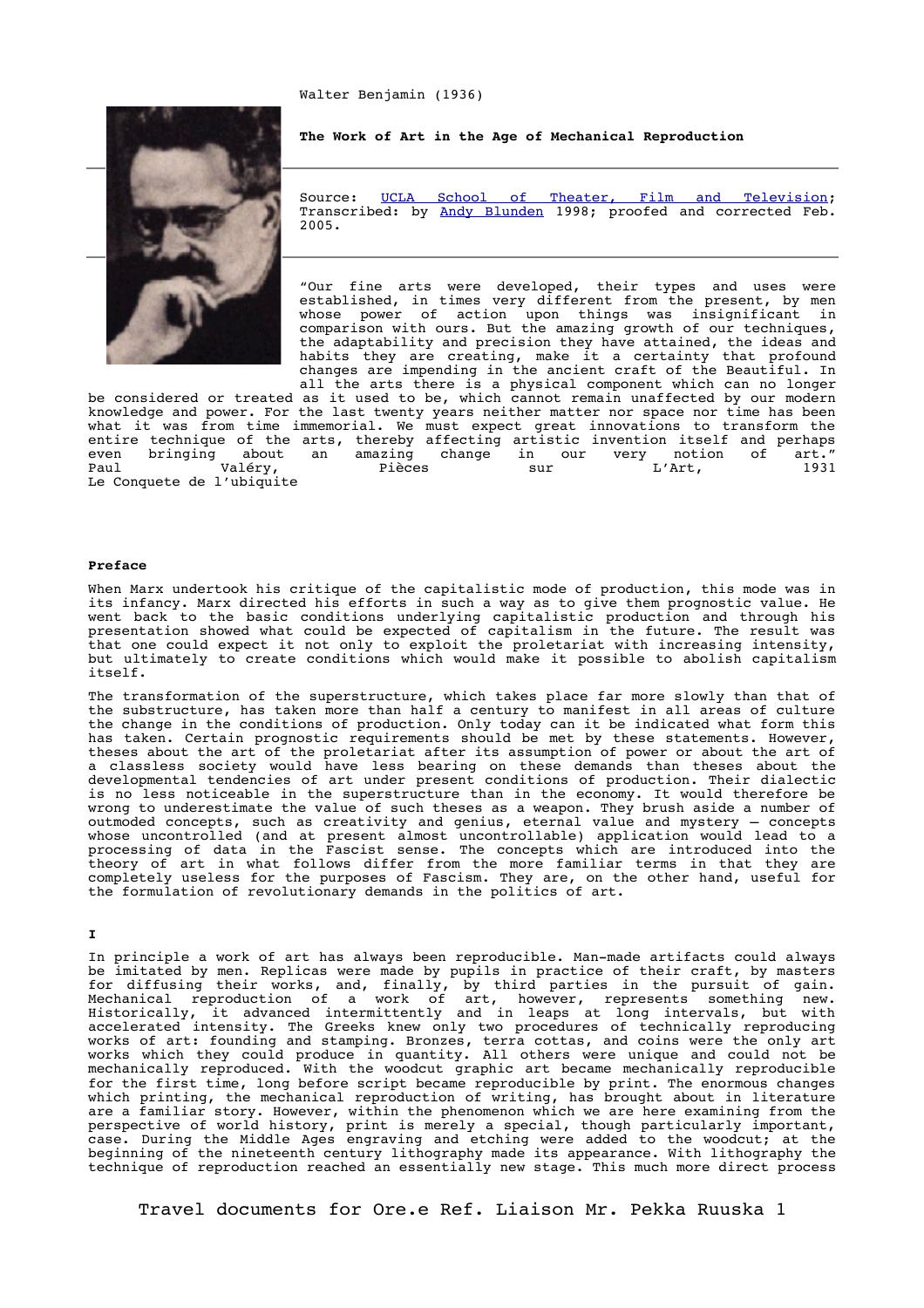was distinguished by the tracing of the design on a stone rather than its incision on a block of wood or its etching on a copperplate and permitted graphic art for the first time to put its products on the market, not only in large numbers as hitherto, but also in daily changing forms. Lithography enabled graphic art to illustrate everyday life, and it began to keep pace with printing. But only a few decades after its invention, lithography was surpassed by photography. For the first time in the process of pictorial reproduction, photography freed the hand of the most important artistic functions which henceforth devolved only upon the eye looking into a lens. Since the eye perceives more swiftly than the hand can draw, the process of pictorial reproduction was accelerated so enormously that it could keep pace with speech. A film operator shooting a scene in the studio captures the images at the speed of an actor's speech. Just as lithography virtually implied the illustrated newspaper, so did photography foreshadow the sound film. The technical reproduction of sound was tackled at the end of the last century. These convergent endeavors made predictable a situation which Paul Valery pointed up in this sentence:

"Just as water, gas, and electricity are brought into our houses from far off to satisfy our needs in response to a minimal effort, so we shall be supplied with visual or auditory images, which will appear and disappear at a simple movement of the hand, hardly more than a sign."





Around 1900 technical reproduction had reached a standard that not only permitted it to reproduce all transmitted works of art and thus to cause the most profound change in their impact upon the public; it also had captured a place of its own among the artistic processes. For the study of this standard nothing is more revealing than the nature of the repercussions that these two different manifestations – the reproduction of works of art and the art of the film – have had on art in its traditional form.

# **II**

Even the most perfect reproduction of a work of art is lacking in one element: its presence in time and space, its unique existence at the place where it happens to be. This unique existence of the work of art determined the history to which it was subject throughout the time of its existence. This includes the changes which it may have suffered in physical condition over the years as well as the various changes in its ownership. The traces of the first can be revealed only by chemical or physical analyses which it is impossible to perform on a reproduction; changes of ownership are subject to a tradition which must be traced from the situation of the original.

The presence of the original is the prerequisite to the concept of authenticity. Chemical analyses of the patina of a bronze can help to establish this, as does the proof that a given manuscript of the Middle Ages stems from an archive of the fifteenth century. The whole sphere of authenticity is outside technical – and, of course, not only technical – reproducibility. Confronted with its manual reproduction, which was usually branded as a forgery, the original preserved all its authority; not so vis-à-vis technical reproduction. The reason is twofold. First, process reproduction is more independent of the original than manual reproduction. For example, in photography, process reproduction can bring out those aspects of the original that are unattainable to the naked eye yet accessible to the lens, which is adjustable and chooses its angle at will. And photographic reproduction, with the aid of certain processes, such as enlargement or slow motion, can capture images which escape natural vision. Secondly, technical reproduction can put the copy of the original into situations which would be out of reach for the original itself. Above all, it enables the original to meet the beholder halfway, be it in the form of a photograph or a phonograph record. The cathedral leaves its locale to be received in the studio of a lover of art; the choral production, performed in an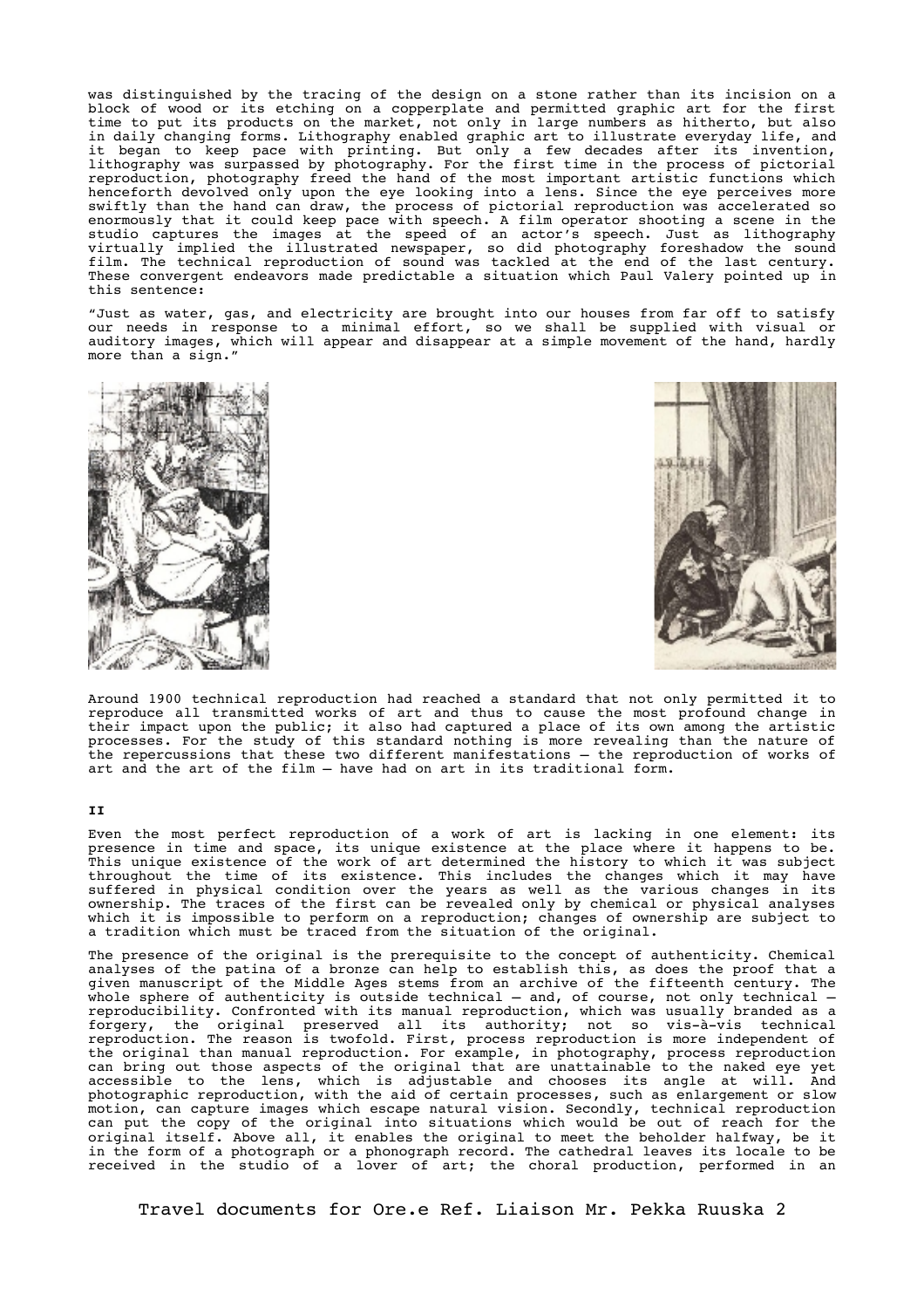auditorium or in the open air, resounds in the drawing room.

The situations into which the product of mechanical reproduction can be brought may not touch the actual work of art, yet the quality of its presence is always depreciated. This holds not only for the art work but also, for instance, for a landscape which passes in review before the spectator in a movie. In the case of the art object, a most sensitive nucleus – namely, its authenticity – is interfered with whereas no natural object is vulnerable on that score. The authenticity of a thing is the essence of all that is transmissible from its beginning, ranging from its substantive duration to its testimony to the history which it has experienced. Since the historical testimony rests on the authenticity, the former, too, is jeopardized by reproduction when substantive duration ceases to matter. And what is really jeopardized when the historical testimony is affected is the authority of the object.

One might subsume the eliminated element in the term "aura" and go on to say: that which withers in the age of mechanical reproduction is the aura of the work of art. This is a symptomatic process whose significance points beyond the realm of art. One might generalize by saying: the technique of reproduction detaches the reproduced object from the domain of tradition. By making many reproductions it substitutes a plurality of copies for a unique existence. And in permitting the reproduction to meet the beholder or listener in his own particular situation, it reactivates the object reproduced. These two processes lead to a tremendous shattering of tradition which is the obverse of the contemporary crisis and renewal of mankind. Both processes are intimately connected with the contemporary mass movements. Their most powerful agent is the film. Its social significance, particularly in its most positive form, is inconceivable without its destructive, cathartic aspect, that is, the liquidation of the traditional value of the cultural heritage. This phenomenon is most palpable in the great historical films. It extends to ever new positions. In 1927 Abel Gance exclaimed enthusiastically:

"Shakespeare, Rembrandt, Beethoven will make films... all legends, all mythologies and all myths, all founders of religion, and the very religions... await their exposed resurrection, and the heroes crowd each other at the gate."

Presumably without intending it, he issued an invitation to a far-reaching liquidation.





metratifications

### **III**

During long periods of history, the mode of human sense perception changes with humanity's entire mode of existence. The manner in which human sense perception is organized, the medium in which it is accomplished, is determined not only by nature but by historical circumstances as well. The fifth century, with its great shifts of population, saw the birth of the late Roman art industry and the Vienna Genesis, and there developed not only an art different from that of antiquity but also a new kind of perception. The scholars of the Viennese school, Riegl and Wickhoff, who resisted the weight of classical tradition under which these later art forms had been buried, were the first to draw conclusions from them concerning the organization of perception at the time. However far-reaching their insight, these scholars limited themselves to showing the significant, formal hallmark which characterized perception in late Roman times. They did not attempt – and, perhaps, saw no way – to show the social transformations expressed by these changes of perception. The conditions for an analogous insight are more favorable in the present. And if changes in the medium of contemporary perception can be comprehended as decay of the aura, it is possible to show its social causes.

The concept of aura which was proposed above with reference to historical objects may usefully be illustrated with reference to the aura of natural ones. We define the aura of the latter as the unique phenomenon of a distance, however close it may be. If, while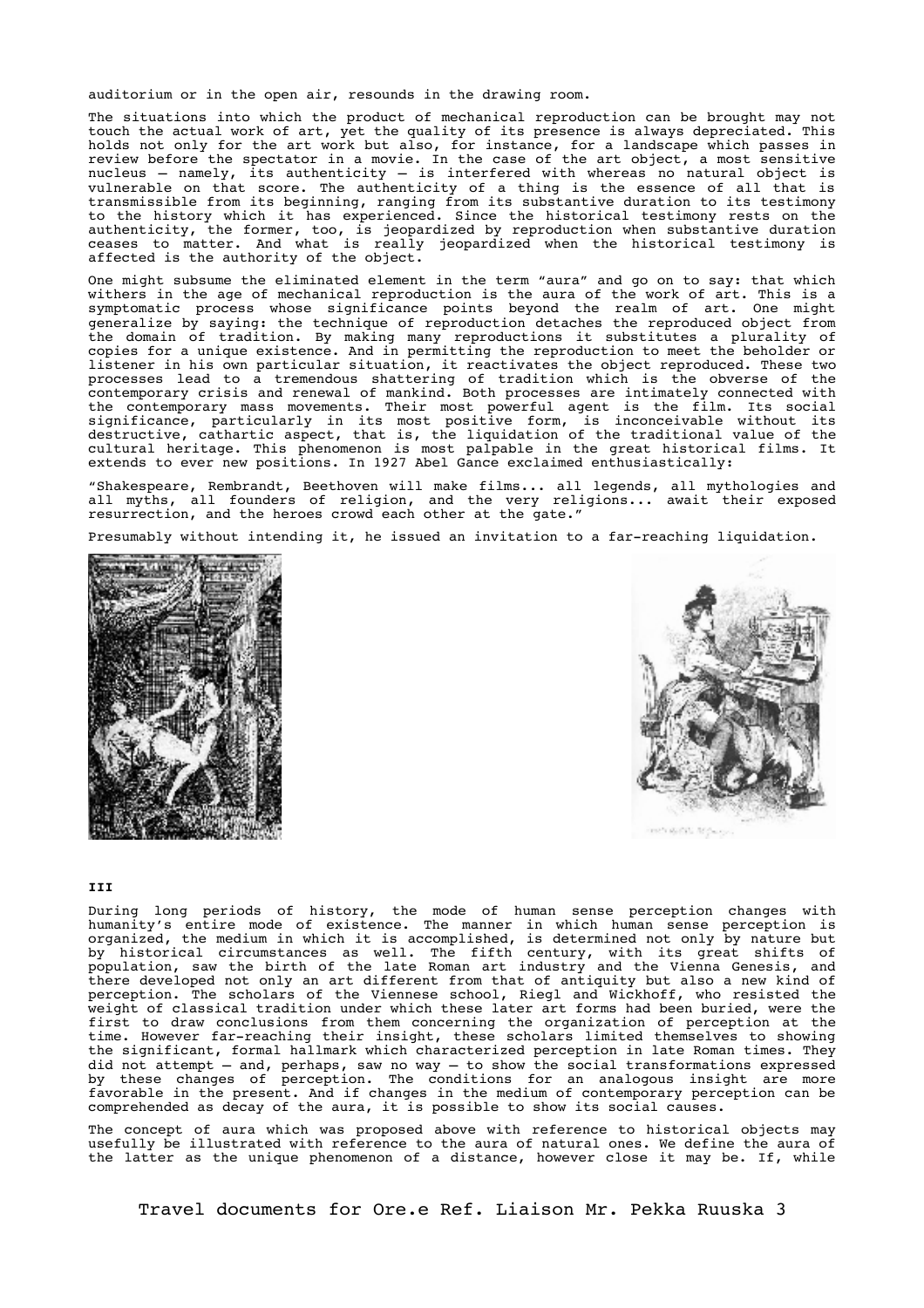resting on a summer afternoon, you follow with your eyes a mountain range on the horizon or a branch which casts its shadow over you, you experience the aura of those mountains, of that branch. This image makes it easy to comprehend the social bases of the contemporary decay of the aura. It rests on two circumstances, both of which are related to the increasing significance of the masses in contemporary life. Namely, the desire of contemporary masses to bring things "closer" spatially and humanly, which is just as ardent as their bent toward overcoming the uniqueness of every reality by accepting its reproduction. Every day the urge grows stronger to get hold of an object at very close range by way of its likeness, its reproduction. Unmistakably, reproduction as offered by picture magazines and newsreels differs from the image seen by the unarmed eye. Uniqueness and permanence are as closely linked in the latter as are transitoriness and reproducibility in the former. To pry an object from its shell, to destroy its aura, is the mark of a perception whose "sense of the universal equality of things" has increased to such a degree that it extracts it even from a unique object by means of reproduction. Thus is manifested in the field of perception what in the theoretical sphere is noticeable in the increasing importance of statistics. The adjustment of reality to the masses and of the masses to reality is a process of unlimited scope, as much for thinking as for perception.

### **IV**

The uniqueness of a work of art is inseparable from its being imbedded in the fabric of tradition. This tradition itself is thoroughly alive and extremely changeable. An ancient statue of Venus, for example, stood in a different traditional context with the Greeks, who made it an object of veneration, than with the clerics of the Middle Ages, who viewed it as an ominous idol. Both of them, however, were equally confronted with its uniqueness, that is, its aura. Originally the contextual integration of art in tradition found its expression in the cult. We know that the earliest art works originated in the service of a ritual – first the magical, then the religious kind. It is significant that the existence of the work of art with reference to its aura is never entirely separated from its ritual function. In other words, the unique value of the "authentic" work of art has its basis in ritual, the location of its original use value. This ritualistic basis, however remote, is still recognizable as secularized ritual even in the most profane forms of the cult of beauty. The secular cult of beauty, developed during the Renaissance and prevailing for three centuries, clearly showed that ritualistic basis in its decline and the first deep crisis which befell it. With the advent of the first truly revolutionary means of reproduction, photography, simultaneously with the rise of socialism, art sensed the approaching crisis which has become evident a century later. At the time, art reacted with the doctrine of *l'art pour l'art*, that is, with a theology of art. This gave rise to what might be called a negative theology in the form of the idea of "pure" art, which not only denied any social function of art but also any categorizing by subject matter. (In poetry, Mallarme was the first to take this position.)

An analysis of art in the age of mechanical reproduction must do justice to these relationships, for they lead us to an all-important insight: for the first time in world history, mechanical reproduction emancipates the work of art from its parasitical dependence on ritual. To an ever greater degree the work of art reproduced becomes the work of art designed for reproducibility. From a photographic negative, for example, one can make any number of prints; to ask for the "authentic" print makes no sense. But the instant the criterion of authenticity ceases to be applicable to artistic production, the total function of art is reversed. Instead of being based on ritual, it begins to be based on another practice – politics.



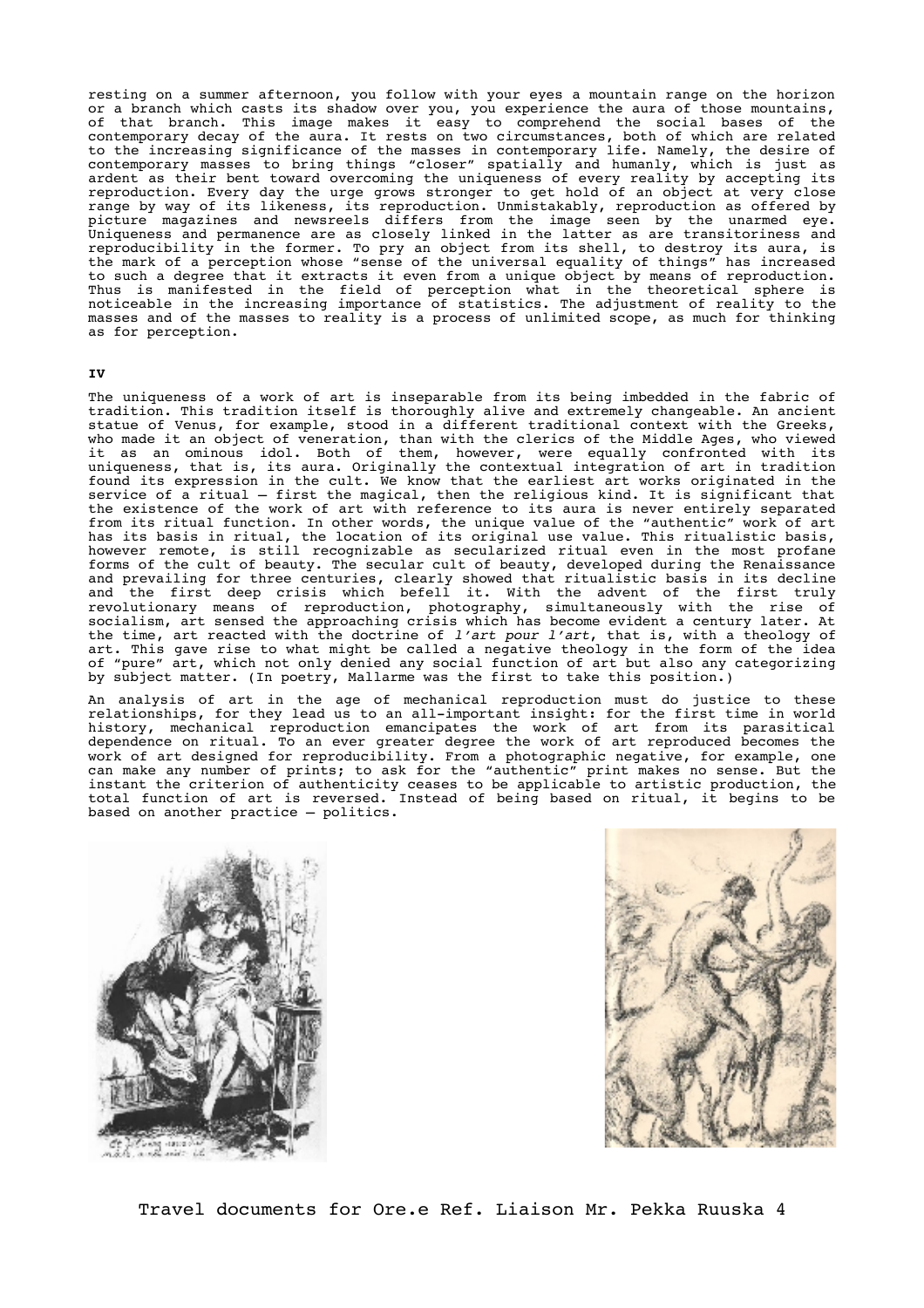Works of art are received and valued on different planes. Two polar types stand out; with one, the accent is on the cult value; with the other, on the exhibition value of the work. Artistic production begins with ceremonial objects destined to serve in a cult. One may assume that what mattered was their existence, not their being on view. The elk portrayed by the man of the Stone Age on the walls of his cave was an instrument of magic. He did expose it to his fellow men, but in the main it was meant for the spirits. Today the cult value would seem to demand that the work of art remain hidden. Certain statues of gods are accessible only to the priest in the cella; certain Madonnas remain covered nearly all year round; certain sculptures on medieval cathedrals are invisible to the spectator on ground level. With the emancipation of the various art practices from ritual go increasing opportunities for the exhibition of their products. It is easier to exhibit a portrait bust that can be sent here and there than to exhibit the statue of a divinity that has its fixed place in the interior of a temple. The same holds for the painting as against the mosaic or fresco that preceded it. And even though the public presentability of a mass originally may have been just as great as that of a symphony, the latter originated at the moment when its public presentability promised to surpass that of the mass.

With the different methods of technical reproduction of a work of art, its fitness for exhibition increased to such an extent that the quantitative shift between its two poles turned into a qualitative transformation of its nature. This is comparable to the situation of the work of art in prehistoric times when, by the absolute emphasis on its cult value, it was, first and foremost, an instrument of magic. Only later did it come to be recognized as a work of art. In the same way today, by the absolute emphasis on its exhibition value the work of art becomes a creation with entirely new functions, among which the one we are conscious of, the artistic function, later may be recognized as incidental. This much is certain: today photography and the film are the most serviceable exemplifications of this new function.





**VI**

In photography, exhibition value begins to displace cult value all along the line. But cult value does not give way without resistance. It retires into an ultimate retrenchment: the human countenance. It is no accident that the portrait was the focal point of early photography. The cult of remembrance of loved ones, absent or dead, offers a last refuge for the cult value of the picture. For the last time the aura emanates from the early photographs in the fleeting expression of a human face. This is what constitutes their melancholy, incomparable beauty. But as man withdraws from the photographic image, the exhibition value for the first time shows its superiority to the ritual value. To have pinpointed this new stage constitutes the incomparable significance of Atget, who, around 1900, took photographs of deserted Paris streets. It has quite justly been said of him that he photographed them like scenes of crime. The scene of a crime, too, is deserted; it is photographed for the purpose of establishing evidence. With Atget, photographs become standard evidence for historical occurrences, and acquire a hidden political significance. They demand a specific kind of approach; free-floating contemplation is not appropriate to them. They stir the viewer; he feels challenged by them in a new way. At the same time picture magazines begin to put up signposts for him, right ones or wrong ones, no matter. For the first time, captions have become obligatory. And it is clear that they have an altogether different character than the title of a painting. The directives which the captions give to those looking at pictures in illustrated magazines soon become even more explicit and more imperative in the film where the meaning of each single picture appears to be prescribed by the sequence of all preceding ones.

Travel documents for Ore.e Ref. Liaison Mr. Pekka Ruuska 5

#### **V**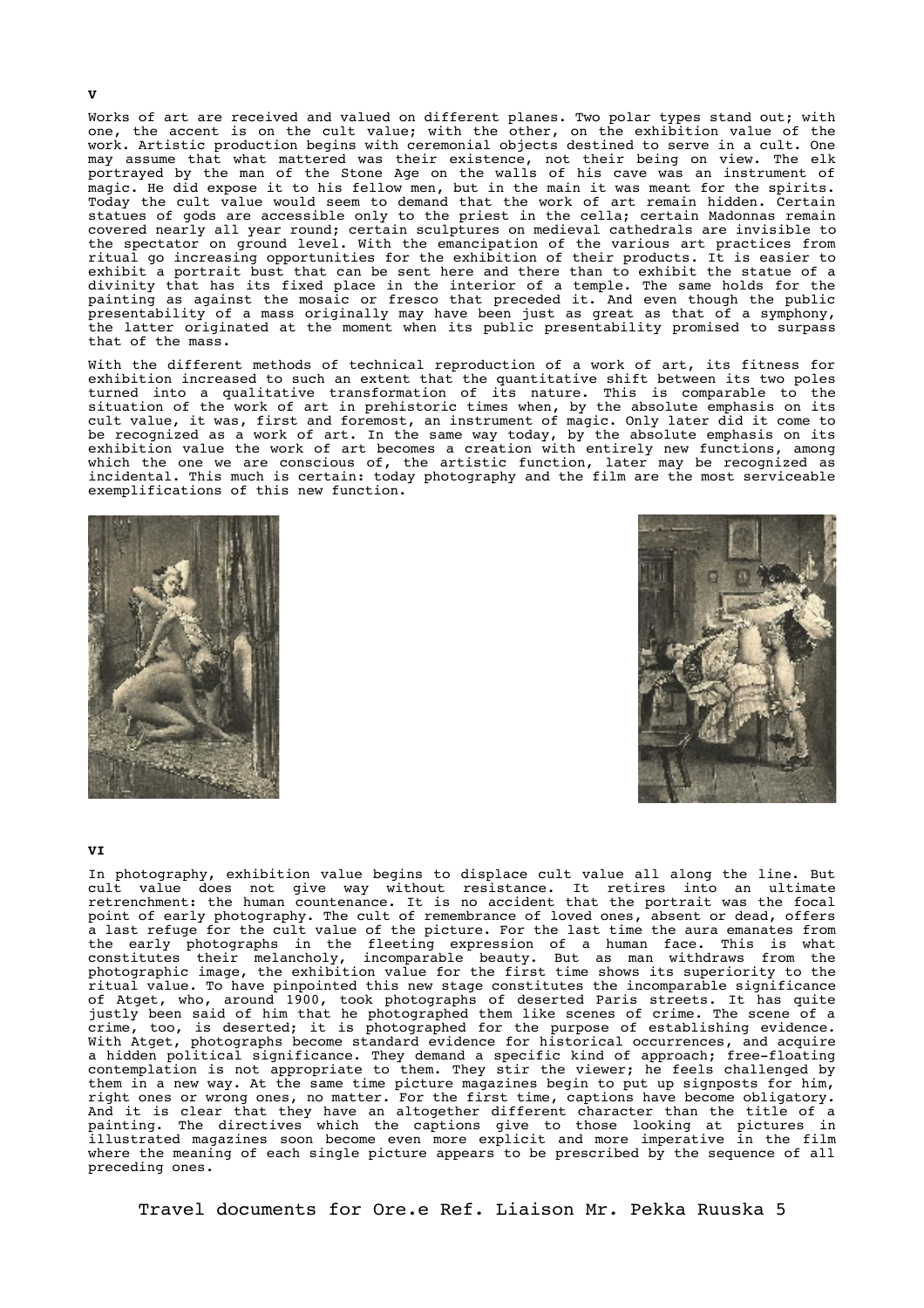The nineteenth-century dispute as to the artistic value of painting versus photography today seems devious and confused. This does not diminish its importance, however; if anything, it underlines it. The dispute was in fact the symptom of a historical transformation the universal impact of which was not realized by either of the rivals. When the age of mechanical reproduction separated art from its basis in cult, the semblance of its autonomy disappeared forever. The resulting change in the function of art transcended the perspective of the century; for a long time it even escaped that of the twentieth century, which experienced the development of the film. Earlier much futile thought had been devoted to the question of whether photography is an art. The primary question – whether the very invention of photography had not transformed the entire nature of art – was not raised. Soon the film theoreticians asked the same ill-considered question with regard to the film. But the difficulties which photography caused traditional aesthetics were mere child's play as compared to those raised by the film. Whence the insensitive and forced character of early theories of the film. Abel Gance, for instance, compares the film with hieroglyphs: "Here, by a remarkable regression, we have come back to the level of expression of the Egyptians ... Pictorial language has not yet matured because our eyes have not yet adjusted to it. There is as yet insufficient respect for, insufficient cult of, what it expresses."



Or, in the words of Séverin-Mars: "What art has been granted a dream more poetical and more real at the same time! Approached in this fashion the film might represent an incomparable means of expression. Only the most high-minded persons, in the most perfect and mysterious moments of their lives, should be allowed to enter its ambience." Alexandre Arnoux concludes his fantasy about the silent film with the question: "Do not all the bold descriptions we have given amount to the definition of prayer?" It is instructive to note how their desire to class the film among the "arts" forces these theoreticians to read ritual elements into it – with a striking lack of discretion. Yet when these speculations were published, films like *L'Opinion publique* and *The Gold Rush* had already appeared. This, however, did not keep Abel Gance from adducing hieroglyphs for purposes of comparison, nor Séverin-Mars from speaking of the film as one might speak of paintings by Fra Angelico. Characteristically, even today ultrareactionary authors give the film a similar contextual significance – if not an outright sacred one, then at least a supernatural one. Commenting on Max Reinhardt's film version of *A Midsummer Night's Dream*, Werfel states that undoubtedly it was the sterile copying of the exterior world with its streets, interiors, railroad stations, restaurants, motorcars, and beaches which until now had obstructed the elevation of the film to the realm of art. "The film has not yet realized its true meaning, its real possibilities ... these consist in its unique faculty to express by natural means and with incomparable persuasiveness all that is fairylike, marvelous, supernatural."

Travel documents for Ore.e Ref. Liaison Mr. Pekka Ruuska 6

# **VII**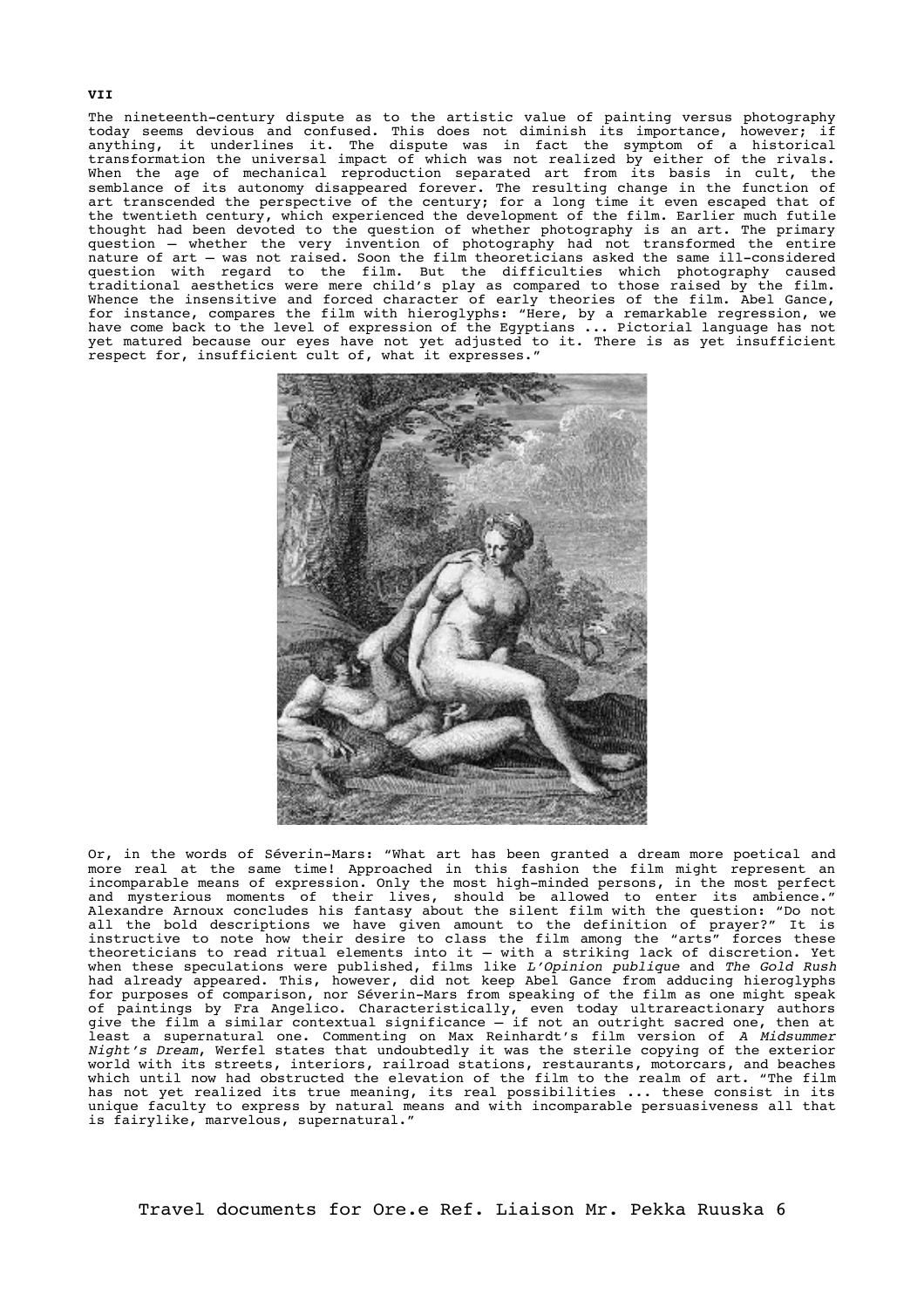The artistic performance of a stage actor is definitely presented to the public by the actor in person; that of the screen actor, however, is presented by a camera, with a twofold consequence. The camera that presents the performance of the film actor to the public need not respect the performance as an integral whole. Guided by the cameraman, the camera continually changes its position with respect to the performance. The sequence of positional views which the editor composes from the material supplied him constitutes the completed film. It comprises certain factors of movement which are in reality those of the camera, not to mention special camera angles, close-ups, etc. Hence, the performance of the actor is subjected to a series of optical tests. This is the first consequence of the fact that the actor's performance is presented by means of a camera. Also, the film actor lacks the opportunity of the stage actor to adjust to the audience during his performance, since he does not present his performance to the audience in person. This permits the audience to take the position of a critic, without experiencing any personal contact with the actor. The audience's identification with the actor is really an identification with the camera. Consequently the audience takes the position of the camera; its approach is that of testing. This is not the approach to which cult values may be exposed.



### **IX**

For the film, what matters primarily is that the actor represents himself to the public before the camera, rather than representing someone else. One of the first to sense the actor's metamorphosis by this form of testing was Pirandello. Though his remarks on the subject in his novel *Si Gira* were limited to the negative aspects of the question and to the silent film only, this hardly impairs their validity. For in this respect, the sound film did not change anything essential. What matters is that the part is acted not for an audience but for a mechanical contrivance – in the case of the sound film, for two of them. "The film actor," wrote Pirandello, "feels as if in exile – exiled not only from the stage but also from himself. With a vague sense of discomfort he feels inexplicable emptiness: his body loses its corporeality, it evaporates, it is deprived of reality, life, voice, and the noises caused by his moving about, in order to be changed into a mute image, flickering an instant on the screen, then vanishing into silence .... The projector will play with his shadow before the public, and he himself must be content to play before the camera." This situation might also be characterized as follows: for the first time – and this is the effect of the film – man has to operate with his whole living person, yet forgoing its aura. For aura is tied to his presence; there can be no replica of it. The aura which, on the stage, emanates from Macbeth, cannot be separated for the spectators from that of the actor. However, the singularity of the shot in the studio is that the camera is substituted for the public. Consequently, the aura that envelops the actor vanishes, and with it the aura of the figure he portrays.

It is not surprising that it should be a dramatist such as Pirandello who, in characterizing the film, inadvertently touches on the very crisis in which we see the theater. Any thorough study proves that there is indeed no greater contrast than that of the stage play to a work of art that is completely subject to or, like the film, founded in, mechanical reproduction. Experts have long recognized that in the film "the greatest effects are almost always obtained by 'acting' as little as possible ... " In 1932 Rudolf Arnheim saw "the latest trend ... in treating the actor as a stage prop chosen for its characteristics and... inserted at the proper place." With this idea something else is closely connected. The stage actor identifies himself with the character of his role. The film actor very often is denied this opportunity. His creation is by no means all of a piece; it is composed of many separate performances. Besides certain fortuitous considerations, such as cost of studio, availability of fellow players, décor, etc., there are elementary necessities of equipment that split the actor's work into a series of mountable episodes. In particular, lighting and its installation require the presentation of an event that, on the screen, unfolds as a rapid and unified scene, in a

Travel documents for Ore.e Ref. Liaison Mr. Pekka Ruuska 7

## **VIII**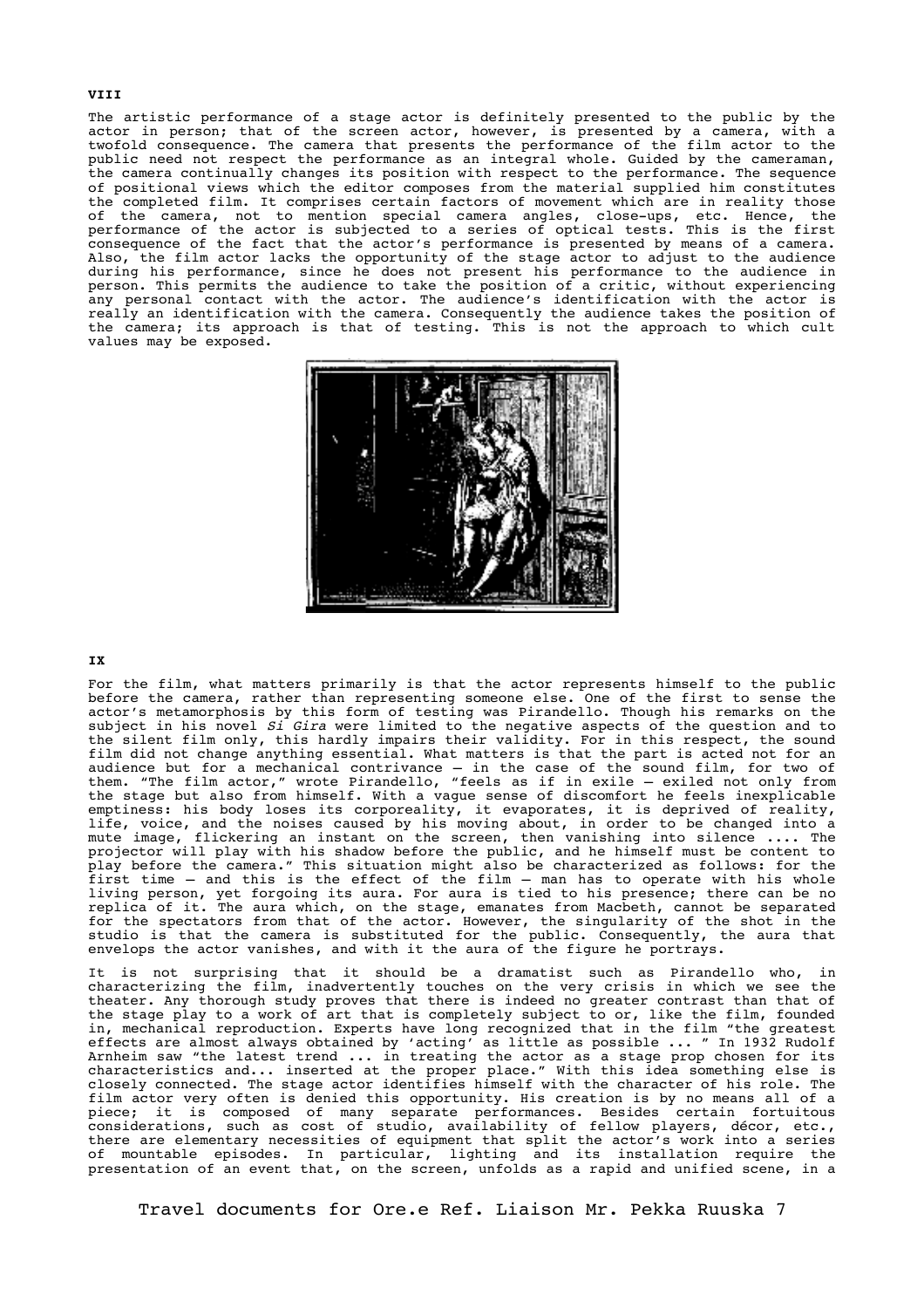sequence of separate shootings which may take hours at the studio; not to mention more obvious montage. Thus a jump from the window can be shot in the studio as a jump from a scaffold, and the ensuing flight, if need be, can be shot weeks later when outdoor scenes are taken. Far more paradoxical cases can easily be construed. Let us assume that an actor is supposed to be startled by a knock at the door. If his reaction is not satisfactory, the director can resort to an expedient: when the actor happens to be at the studio again he has a shot fired behind him without his being forewarned of it. The frightened reaction can be shot now and be cut into the screen version. Nothing more strikingly shows that art has left the realm of the "beautiful semblance" which, so far, had been taken to be the only sphere where art could thrive.

## **X**

The feeling of strangeness that overcomes the actor before the camera, as Pirandello describes it, is basically of the same kind as the estrangement felt before one's own image in the mirror. But now the reflected image has become separable, transportable. And where is it transported? Before the public. Never for a moment does the screen actor cease to be conscious of this fact. While facing the camera he knows that ultimately he will face the public, the consumers who constitute the market. This market, where he offers not only his labor but also his whole self, his heart and soul, is beyond his reach. During the shooting he has as little contact with it as any article made in a factory. This may contribute to that oppression, that new anxiety which, according to Pirandello, grips the actor before the camera. The film responds to the shriveling of the aura with an artificial build-up of the "personality" outside the studio. The cult of the movie star, fostered by the money of the film industry, preserves not the unique aura of the person but the "spell of the personality," the phony spell of a commodity. So long as the movie-makers' capital sets the fashion, as a rule no other revolutionary merit can be accredited to today's film than the promotion of a revolutionary criticism of traditional concepts of art. We do not deny that in some cases today's films can also promote revolutionary criticism of social conditions, even of the distribution of property. However, our present study is no more specifically concerned with this than is the film production of Western Europe.





It is inherent in the technique of the film as well as that of sports that everybody who witnesses its accomplishments is somewhat of an expert. This is obvious to anyone listening to a group of newspaper boys leaning on their bicycles and discussing the outcome of a bicycle race. It is not for nothing that newspaper publishers arrange races for their delivery boys. These arouse great interest among the participants, for the victor has an opportunity to rise from delivery boy to professional racer. Similarly, the newsreel offers everyone the opportunity to rise from passer-by to movie extra. In this way any man might even find himself part of a work of art, as witness Vertov's *Three Songs About Lenin* or Ivens' *Borinage*. Any man today can lay claim to being filmed. This claim can best be elucidated by a comparative look at the historical situation of contemporary literature.

For centuries a small number of writers were confronted by many thousands of readers. This changed toward the end of the last century. With the increasing extension of the press, which kept placing new political, religious, scientific, professional, and local organs before the readers, an increasing number of readers became writers – at first, occasional ones. It began with the daily press opening to its readers space for "letters to the editor." And today there is hardly a gainfully employed European who could not, in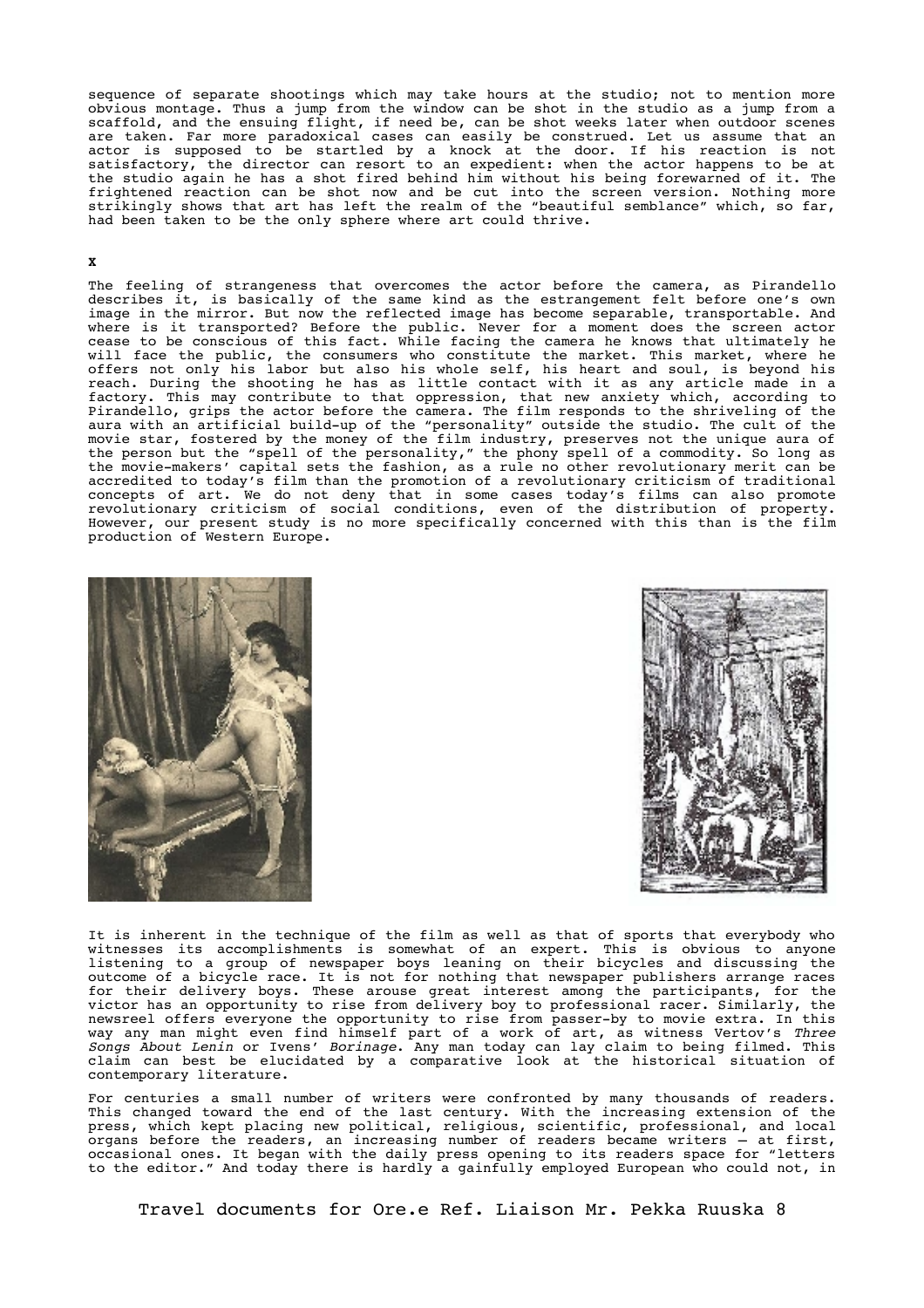principle, find an opportunity to publish somewhere or other comments on his work, grievances, documentary reports, or that sort of thing. Thus, the distinction between author and public is about to lose its basic character. The difference becomes merely functional; it may vary from case to case. At any moment the reader is ready to turn into a writer. As expert, which he had to become willy-nilly in an extremely specialized work process, even if only in some minor respect, the reader gains access to authorship. In the Soviet Union work itself is given a voice. To present it verbally is part of a man's ability to perform the work. Literary license is now founded on polytechnic rather than specialized training and thus becomes common property.

All this can easily be applied to the film, where transitions that in literature took centuries have come about in a decade. In cinematic practice, particularly in Russia, this change-over has partially become established reality. Some of the players whom we meet in Russian films are not actors in our sense but people who portray themselves and primarily in their own work process. In Western Europe the capitalistic exploitation of the film denies consideration to modern man's legitimate claim to being reproduced. Under these circumstances the film industry is trying hard to spur the interest of the masses through illusion-promoting spectacles and dubious speculations.



### **XI**

The shooting of a film, especially of a sound film, affords a spectacle unimaginable anywhere at any time before this. It presents a process in which it is impossible to assign to a spectator a viewpoint which would exclude from the actual scene such extraneous accessories as camera equipment, lighting machinery, staff assistants, etc. – unless his eye were on a line parallel with the lens. This circumstance, more than any other, renders superficial and insignificant any possible similarity between a scene in the studio and one on the stage. In the theater one is well aware of the place from which the play cannot immediately be detected as illusionary. There is no such place for the movie scene that is being shot. Its illusionary nature is that of the second degree, the result of cutting. That is to say, in the studio the mechanical equipment has penetrated so deeply into reality that its pure aspect freed from the foreign substance of equipment is the result of a special procedure, namely, the shooting by the specially adjusted camera and the mounting of the shot together with other similar ones. The equipment-free aspect of reality here has become the height of artifice; the sight of immediate reality has become an orchid in the land of technology.

Even more revealing is the comparison of these circumstances, which differ so much from those of the theater, with the situation in painting. Here the question is: How does the cameraman compare with the painter? To answer this we take recourse to an analogy with a surgical operation. The surgeon represents the polar opposite of the magician. The magician heals a sick person by the laying on of hands; the surgeon cuts into the patient's body. The magician maintains the natural distance between the patient and himself; though he reduces it very slightly by the laying on of hands, he greatly increases it by virtue of his authority. The surgeon does exactly the reverse; he greatly diminishes the distance between himself and the patient by penetrating into the patient's body, and increases it but little by the caution with which his hand moves among the organs. In short, in contrast to the magician - who is still hidden in the medical practitioner – the surgeon at the decisive moment abstains from facing the patient man to man; rather, it is through the operation that he penetrates into him.

Magician and surgeon compare to painter and cameraman. The painter maintains in his work a natural distance from reality, the cameraman penetrates deeply into its web. There is a tremendous difference between the pictures they obtain. That of the painter is a total one, that of the cameraman consists of multiple fragments which are assembled under a new law. Thus, for contemporary man the representation of reality by the film is incomparably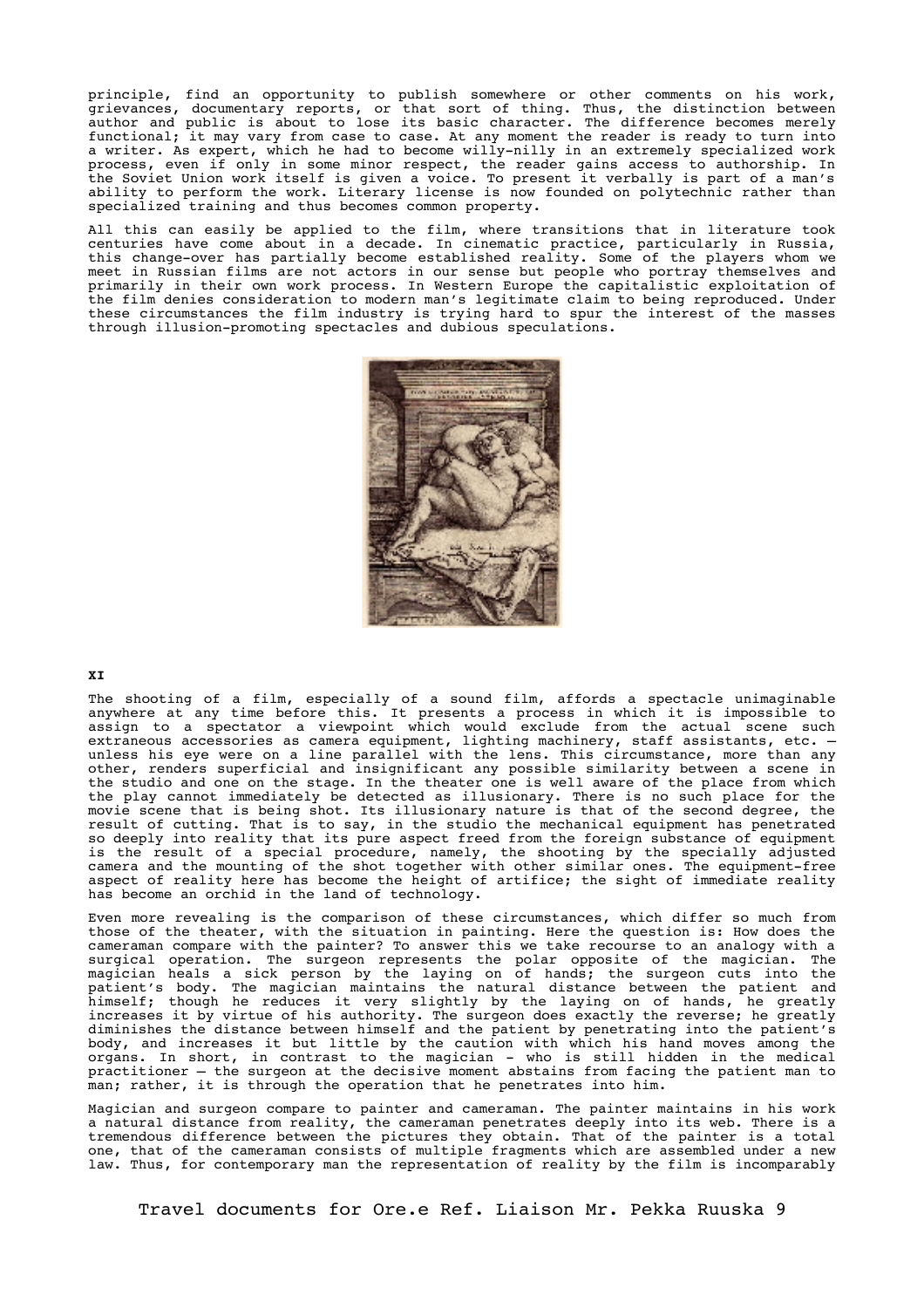more significant than that of the painter, since it offers, precisely because of the thoroughgoing permeation of reality with mechanical equipment, an aspect of reality which is free of all equipment. And that is what one is entitled to ask from a work of art.

**XII**

Mechanical reproduction of art changes the reaction of the masses toward art. The reactionary attitude toward a Picasso painting changes into the progressive reaction toward a Chaplin movie. The progressive reaction is characterized by the direct, intimate fusion of visual and emotional enjoyment with the orientation of the expert. Such fusion is of great social significance. The greater the decrease in the social significance of an art form, the sharper the distinction between criticism and enjoyment by the public. The conventional is uncritically enjoyed, and the truly new is criticized with aversion. With regard to the screen, the critical and the receptive attitudes of the public coincide. The decisive reason for this is that individual reactions are predetermined by the mass audience response they are about to produce, and this is nowhere more pronounced than in the film. The moment these responses become manifest they control each other. Again, the comparison with painting is fruitful. A painting has always had an excellent chance to be viewed by one person or by a few. The simultaneous contemplation of paintings by a large public, such as developed in the nineteenth century, is an early symptom of the crisis of painting, a crisis which was by no means occasioned exclusively by photography but rather in a relatively independent manner by the appeal of art works to the masses.



Painting simply is in no position to present an object for simultaneous collective experience, as it was possible for architecture at all times, for the epic poem in the past, and for the movie today. Although this circumstance in itself should not lead one to conclusions about the social role of painting, it does constitute a serious threat as soon as painting, under special conditions and, as it were, against its nature, is confronted directly by the masses. In the churches and monasteries of the Middle Ages and at the princely courts up to the end of the eighteenth century, a collective reception of paintings did not occur simultaneously, but by graduated and hierarchized mediation. The change that has come about is an expression of the particular conflict in which painting was implicated by the mechanical reproducibility of paintings. Although paintings began to be publicly exhibited in galleries and salons, there was no way for the masses to organize and control themselves in their reception. Thus the same public which responds in a progressive manner toward a grotesque film is bound to respond in a reactionary manner to surrealism.

### **XIII**

The characteristics of the film lie not only in the manner in which man presents himself to mechanical equipment but also in the manner in which, by means of this apparatus, man can represent his environment. A glance at occupational psychology illustrates the testing capacity of the equipment. Psychoanalysis illustrates it in a different perspective. The film has enriched our field of perception with methods which can be illustrated by those of Freudian theory. Fifty years ago, a slip of the tongue passed more or less unnoticed. Only exceptionally may such a slip have revealed dimensions of depth in a conversation which had seemed to be taking its course on the surface. Since the *Psychopathology of Everyday Life* things have changed. This book isolated and made analyzable things which had heretofore floated along unnoticed in the broad stream of perception. For the entire spectrum of optical, and now also acoustical, perception the film has brought about a similar deepening of apperception. It is only an obverse of this fact that behavior items shown in a movie can be analyzed much more precisely and from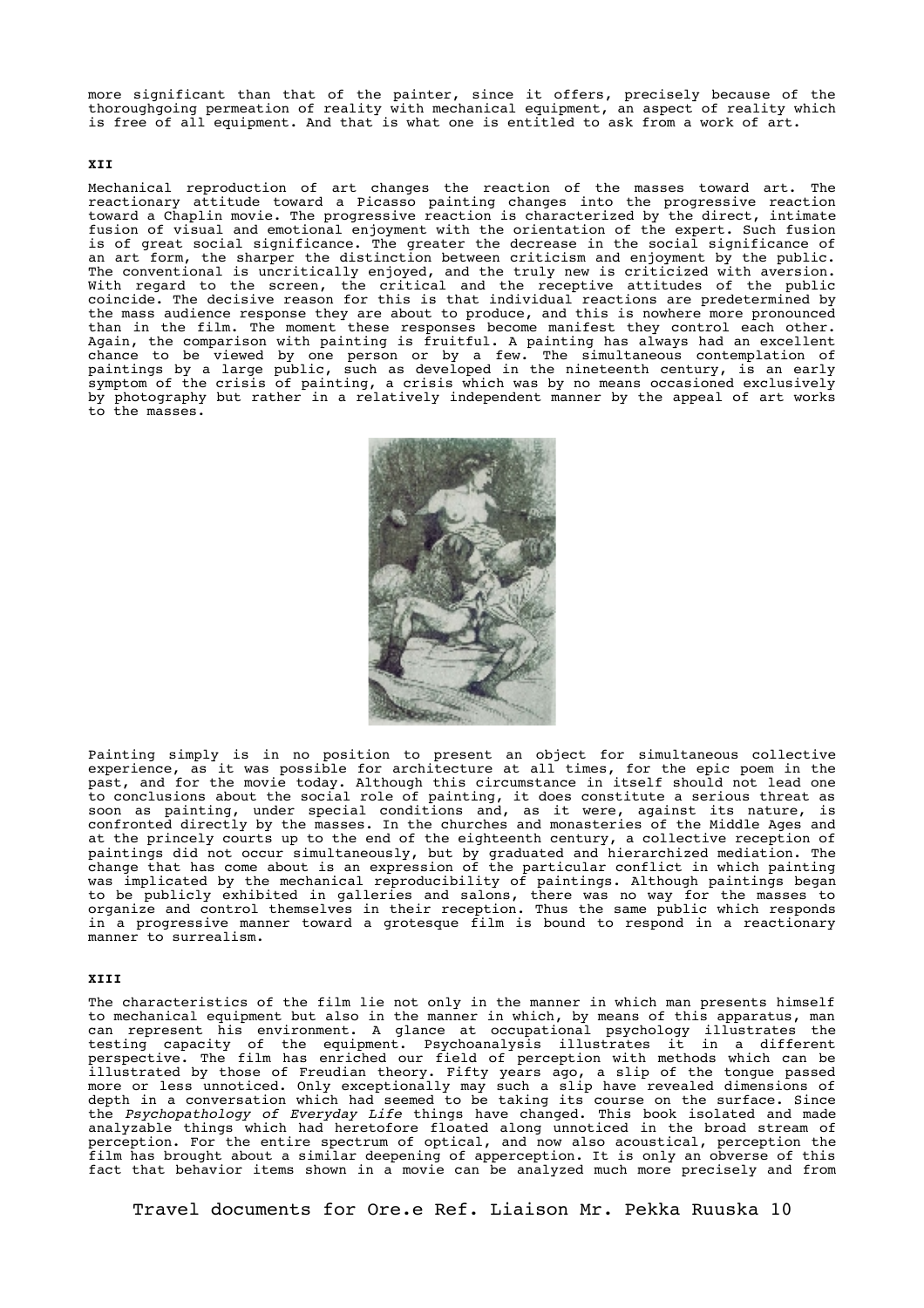more points of view than those presented on paintings or on the stage. As compared with painting, filmed behavior lends itself more readily to analysis because of its incomparably more precise statements of the situation. In comparison with the stage scene, the filmed behavior item lends itself more readily to analysis because it can be isolated more easily. This circumstance derives its chief importance from its tendency to promote the mutual penetration of art and science. Actually, of a screened behavior item which is neatly brought out in a certain situation, like a muscle of a body, it is difficult to say which is more fascinating, its artistic value or its value for science. To demonstrate the identity of the artistic and scientific uses of photography which heretofore usually were separated will be one of the revolutionary functions of the film.



JUSTIFIC BUILDINGS

By close-ups of the things around us, by focusing on hidden details of familiar objects, by exploring common place milieus under the ingenious guidance of the camera, the film, on the one hand, extends our comprehension of the necessities which rule our lives; on the other hand, it manages to assure us of an immense and unexpected field of action. Our taverns and our metropolitan streets, our offices and furnished rooms, our railroad stations and our factories appeared to have us locked up hopelessly. Then came the film and burst this prison-world asunder by the dynamite of the tenth of a second, so that now, in the midst of its far-flung ruins and debris, we calmly and adventurously go traveling. With the close-up, space expands; with slow motion, movement is extended. The enlargement of a snapshot does not simply render more precise what in any case was visible, though unclear: it reveals entirely new structural formations of the subject. So, too, slow motion not only presents familiar qualities of movement but reveals in them entirely unknown ones "which, far from looking like retarded rapid movements, give the effect of singularly gliding, floating, supernatural motions." Evidently a different nature opens itself to the camera than opens to the naked eye – if only because an unconsciously penetrated space is substituted for a space consciously explored by man. Even if one has a general knowledge of the way people walk, one knows nothing of a person's posture during the fractional second of a stride. The act of reaching for a lighter or a spoon is familiar routine, yet we hardly know what really goes on between hand and metal, not to mention how this fluctuates with our moods. Here the camera intervenes with the resources of its lowerings and liftings, its interruptions and isolations, it extensions and accelerations, its enlargements and reductions. The camera introduces us to unconscious optics as does psychoanalysis to unconscious impulses.

### **XIV**

One of the foremost tasks of art has always been the creation of a demand which could be fully satisfied only later. The history of every art form shows critical epochs in which a certain art form aspires to effects which could be fully obtained only with a changed technical standard, that is to say, in a new art form. The extravagances and crudities of art which thus appear, particularly in the so-called decadent epochs, actually arise from the nucleus of its richest historical energies. In recent years, such barbarisms were abundant in Dadaism. It is only now that its impulse becomes discernible: Dadaism attempted to create by pictorial – and literary – means the effects which the public today seeks in the film.

Every fundamentally new, pioneering creation of demands will carry beyond its goal. Dadaism did so to the extent that it sacrificed the market values which are so characteristic of the film in favor of higher ambitions – though of course it was not conscious of such intentions as here described. The Dadaists attached much less importance to the sales value of their work than to its usefulness for contemplative immersion. The studied degradation of their material was not the least of their means to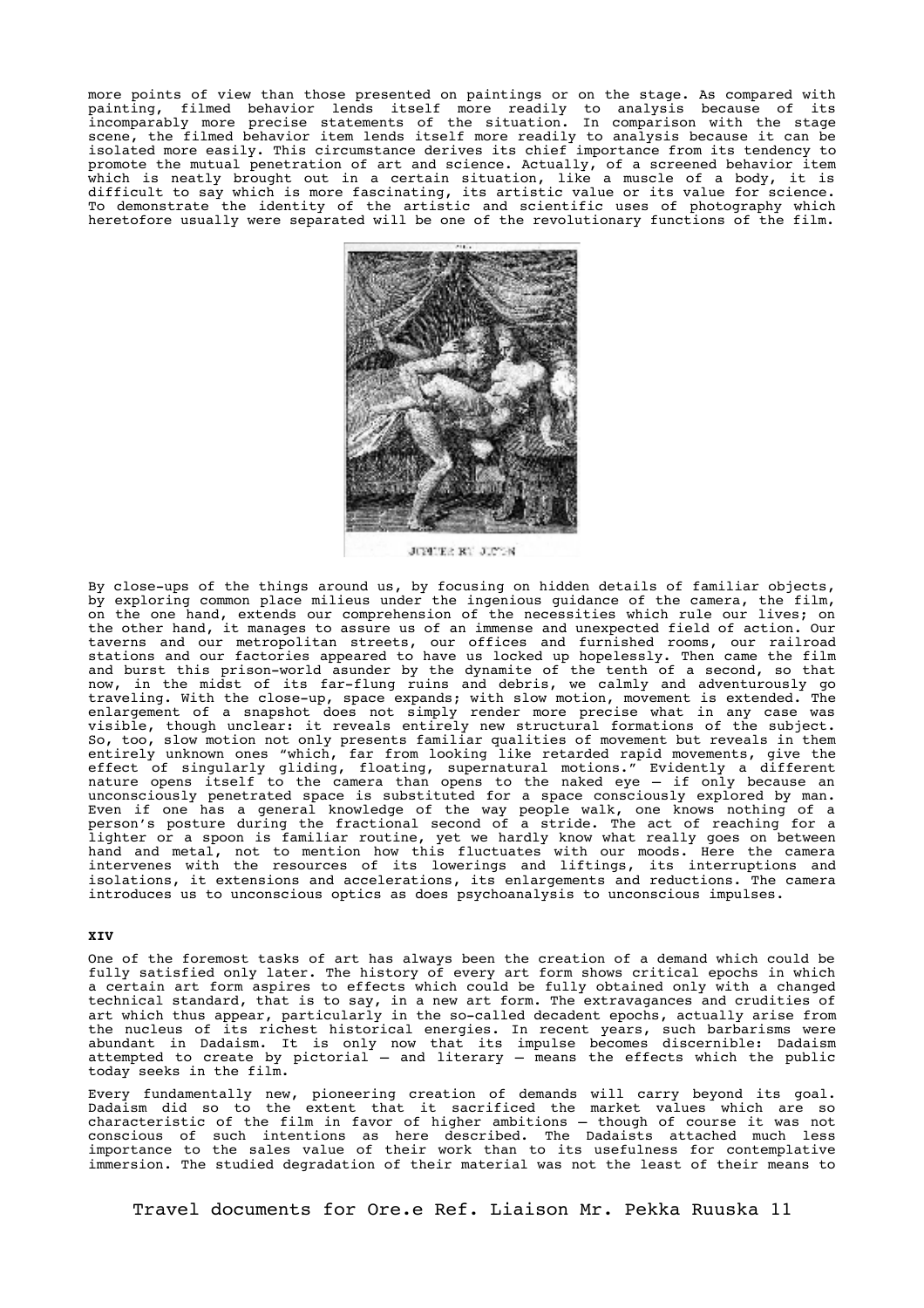achieve this uselessness. Their poems are "word salad" containing obscenities and every imaginable waste product of language. The same is true of their paintings, on which they mounted buttons and tickets. What they intended and achieved was a relentless destruction of the aura of their creations, which they branded as reproductions with the very means of production. Before a painting of Arp's or a poem by August Stramm it is impossible to take time for contemplation and evaluation as one would before a canvas of Derain's or a poem by Rilke. In the decline of middle-class society, contemplation became a school for asocial behavior; it was countered by distraction as a variant of social conduct. Dadaistic activities actually assured a rather vehement distraction by making works of art the center of scandal. One requirement was foremost: to outrage the public.

From an alluring appearance or persuasive structure of sound the work of art of the Dadaists became an instrument of ballistics. It hit the spectator like a bullet, it happened to him, thus acquiring a tactile quality. It promoted a demand for the film, the distracting element of which is also primarily tactile, being based on changes of place and focus which periodically assail the spectator. Let us compare the screen on which a film unfolds with the canvas of a painting. The painting invites the spectator to contemplation; before it the spectator can abandon himself to his associations. Before the movie frame he cannot do so. No sooner has his eye grasped a scene than it is already changed. It cannot be arrested. Duhamel, who detests the film and knows nothing of its significance, though something of its structure, notes this circumstance as follows: "I can no longer think what I want to think. My thoughts have been replaced by moving images." The spectator's process of association in view of these images is indeed interrupted by their constant, sudden change. This constitutes the shock effect of the film, which, like all shocks, should be cushioned by heightened presence of mind. By means of its technical structure, the film has taken the physical shock effect out of the wrappers in which Dadaism had, as it were, kept it inside the moral shock effect.



FANNS ENBOLDENS WILLIAM

**XV**

The mass is a matrix from which all traditional behavior toward works of art issues today in a new form. Quantity has been transmuted into quality. The greatly increased mass of participants has produced a change in the mode of participation. The fact that the new mode of participation first appeared in a disreputable form must not confuse the spectator. Yet some people have launched spirited attacks against precisely this superficial aspect. Among these, Duhamel has expressed himself in the most radical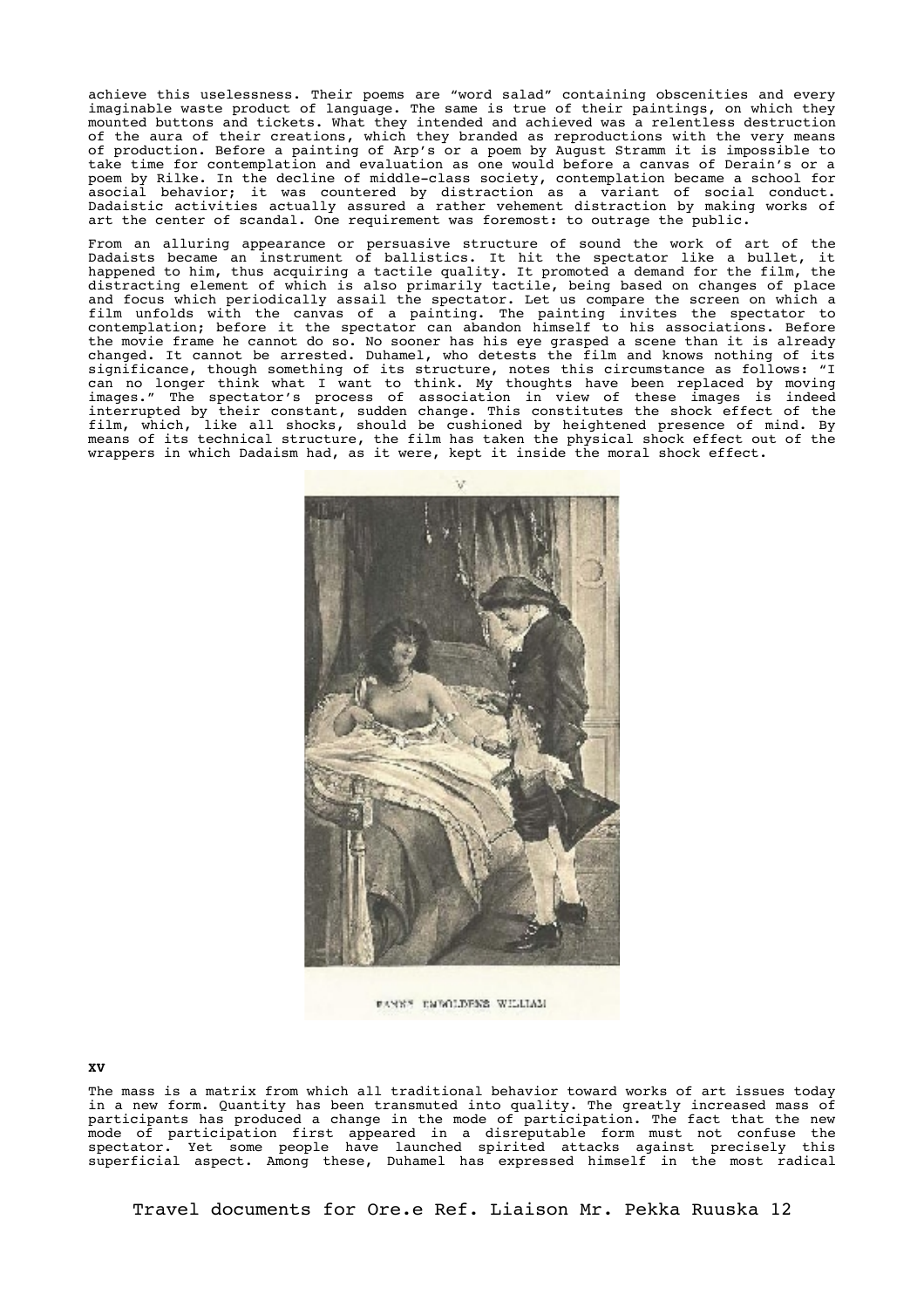manner. What he objects to most is the kind of participation which the movie elicits from the masses. Duhamel calls the movie "a pastime for helots, a diversion for uneducated, wretched, worn-out creatures who are consumed by their worries a spectacle which requires no concentration and presupposes no intelligence which kindles no light in the heart and awakens no hope other than the ridiculous one of someday becoming a 'star' in Los Angeles." Clearly, this is at bottom the same ancient lament that the masses seek distraction whereas art demands concentration from the spectator. That is a commonplace.

The question remains whether it provides a platform for the analysis of the film. A closer look is needed here. Distraction and concentration form polar opposites which may be stated as follows: A man who concentrates before a work of art is absorbed by it. He enters into this work of art the way legend tells of the Chinese painter when he viewed his finished painting. In contrast, the distracted mass absorbs the work of art. This is most obvious with regard to buildings. Architecture has always represented the prototype of a work of art the reception of which is consummated by a collectivity in a state of distraction. The laws of its reception are most instructive.

Buildings have been man's companions since primeval times. Many art forms have developed and perished. Tragedy begins with the Greeks, is extinguished with them, and after centuries its "rules" only are revived. The epic poem, which had its origin in the youth of nations, expires in Europe at the end of the Renaissance. Panel painting is a creation of the Middle Ages, and nothing guarantees its uninterrupted existence. But the human need for shelter is lasting. Architecture has never been idle. Its history is more ancient than that of any other art, and its claim to being a living force has significance in every attempt to comprehend the relationship of the masses to art. Buildings are appropriated in a twofold manner: by use and by perception – or rather, by touch and sight. Such appropriation cannot be understood in terms of the attentive concentration of a tourist before a famous building. On the tactile side there is no counterpart to contemplation on the optical side. Tactile appropriation is accomplished not so much by attention as by habit. As regards architecture, habit determines to a large extent even optical reception. The latter, too, occurs much less through rapt attention than by noticing the object in incidental fashion. This mode of appropriation, developed with reference to architecture, in certain circumstances acquires canonical value. For the tasks which face the human apparatus of perception at the turning points of history cannot be solved by optical means, that is, by contemplation, alone. They are mastered gradually by habit, under the guidance of tactile appropriation.

The distracted person, too, can form habits. More, the ability to master certain tasks in a state of distraction proves that their solution has become a matter of habit. Distraction as provided by art presents a covert control of the extent to which new tasks have become soluble by apperception. Since, moreover, individuals are tempted to avoid such tasks, art will tackle the most difficult and most important ones where it is able to mobilize the masses. Today it does so in the film. Reception in a state of distraction, which is increasing noticeably in all fields of art and is symptomatic of profound changes in apperception, finds in the film its true means of exercise. The film with its shock effect meets this mode of reception halfway. The film makes the cult value recede into the background not only by putting the public in the position of the critic, but also by the fact that at the movies this position requires no attention. The public is an examiner, but an absent-minded one.

# **Epilogue**

The growing proletarianization of modern man and the increasing formation of masses are two aspects of the same process. Fascism attempts to organize the newly created proletarian masses without affecting the property structure which the masses strive to eliminate. Fascism sees its salvation in giving these masses not their right, but instead a chance to express themselves. The masses have a right to change property relations; Fascism seeks to give them an expression while preserving property. The logical result of Fascism is the introduction of aesthetics into political life. The violation of the masses, whom Fascism, with its Führer cult, forces to their knees, has its counterpart in the violation of an apparatus which is pressed into the production of ritual values.